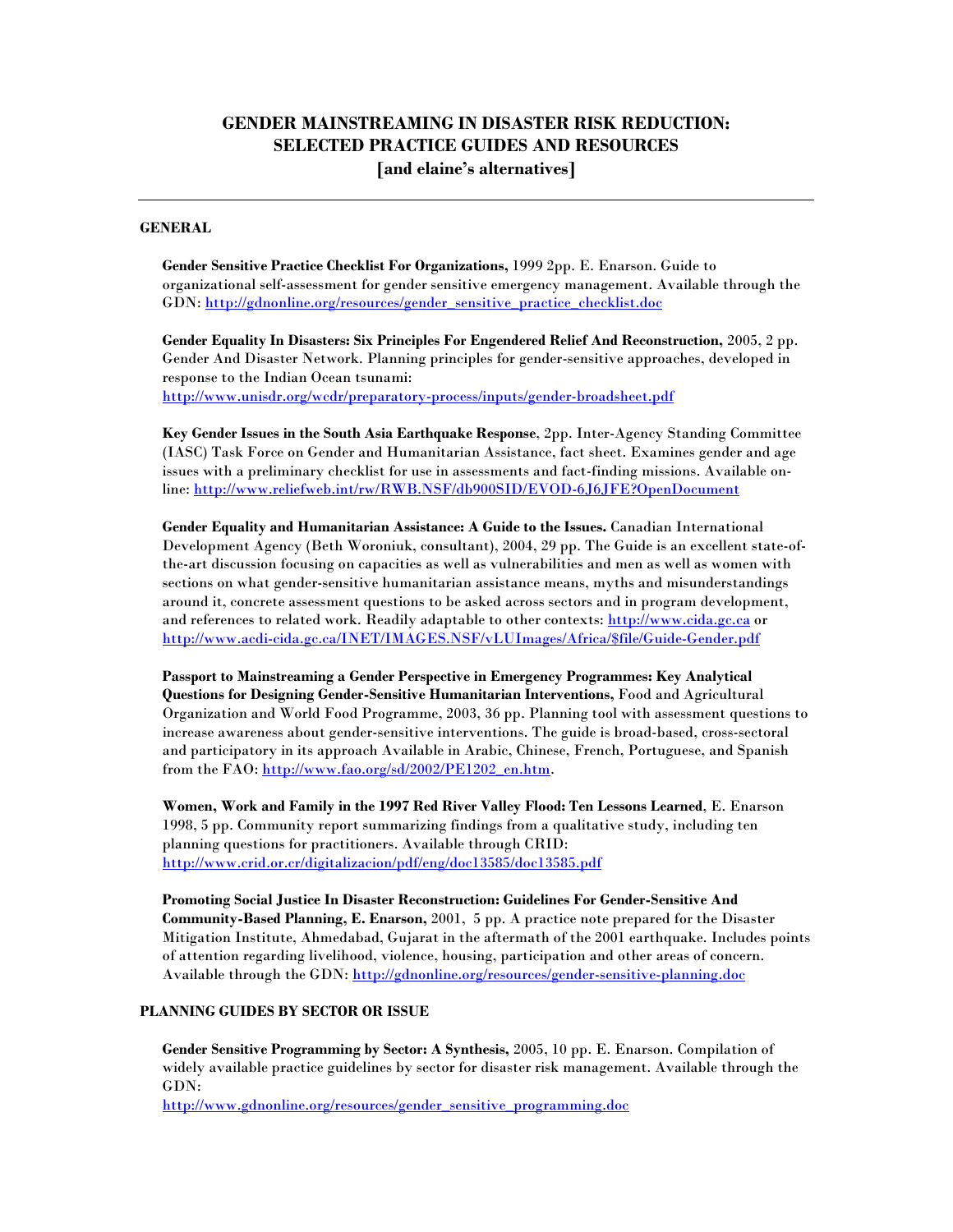**IASC Gender Handbook In Humanitarian Action: Women, Girls, Boys And Men - Different Needs, Equal Opportunities***,* 2006, 113 pp. IASC/OCHA resource soon available in Arabic, French, Portuguese, Russian and Spanish. Section A covers core concepts and policy frameworks, while Section B offers specific checklists, indicators, and guidance to implementing and monitoring gender-sensitive programming in these areas: camp coordination/management, education, food issues, health, livelihood, non-food issues, registration, shelter, water/sanitation/hygiene. Especially valuable for attention to boys and men and for practical steps throughout the disaster cycle and the project development cycle. Separate guidelines are available on gender-based violence (see above). Available through OCHA:

[http://ochaonline.un.org/HumanitarianIssues/GenderEquality/KeyDocuments/IASCGenderHandbo](http://ochaonline.un.org/HumanitarianIssues/GenderEquality/KeyDocuments/IASCGenderHandbook/tabid/1384/Default.aspx) [ok/tabid/1384/Default.aspx](http://ochaonline.un.org/HumanitarianIssues/GenderEquality/KeyDocuments/IASCGenderHandbook/tabid/1384/Default.aspx)

### **HEALTH AND SAFETY**

**It Can Happen to Your Agency! Tools for Change: Emergency Management For Women,** 2000, 85 pp. An outcome of a project undertaken by the British Columbia Association of Specialized Victim Assistance and Counseling Programs. This detailed emergency planning template, tailored to domestic violence shelters, and a related background report on mitigating violence against women in disasters are available on line:<http://www.vcn.bc.ca/bcasvacp/initiatives.php>

**Battered Women in Disaster: Case Study of Gendered Vulnerability,** E. Enarson, 1998, 4 pp**.**  Transcript and related materials from on-line emergency management discussion, including a planning guidelines for shelters and planning guides for emergency management agencies: <http://www.emforum.org/vlibrary/980603.htm>

**Guidelines for Gender Based Violence Interventions in Humanitarian Settings,** 2005, 100 pp**.** Inter-Agency Standing Committee (IASC) Task force on Gender and Humanitarian Assistance: [http://www.humanitarianinfo.org/iasc/new/content/subsidi/tf\\_gender/gbv.asp?bodydetail=Gender](http://www.humanitarianinfo.org/iasc/new/content/subsidi/tf_gender/gbv.asp?bodydetail=Gender%20and%20Humanitarian%20Assistance&publish=0) [%20and%20Humanitarian%20Assistance&publish=0.](http://www.humanitarianinfo.org/iasc/new/content/subsidi/tf_gender/gbv.asp?bodydetail=Gender%20and%20Humanitarian%20Assistance&publish=0) **Matrix for Gender Based Violence Interventions in Emergency Settings,** 2005, 1 p. Clear, step-by-step summary based on the larger set of IASC Guidelines on Gender and Humanitarian Assistance: [http://www.humanitarianinfo.org/iasc/content/documents/subsidi/tf\\_gender/GBV/GBV%20Guideli](http://www.humanitarianinfo.org/iasc/content/documents/subsidi/tf_gender/GBV/GBV%20Guidelines%20Matrix.pdf) [nes%20Matrix.pdf](http://www.humanitarianinfo.org/iasc/content/documents/subsidi/tf_gender/GBV/GBV%20Guidelines%20Matrix.pdf)

**Gender Considerations In Disaster Assessment, World Health Organizations,** 2005, 1p. This summary of key questions developed after the Indian Ocean tsunami is an excellent overview addressing fundamental concerns such as support for women in caregiving roles and women's personal hygiene needs, as well as sexual exploitation and abuse. Six basic principles are offered. Available through WHO: [http://www.who.int/gender/other\\_health/en/gwhdisasterassessment.pdf](http://www.who.int/gender/other_health/en/gwhdisasterassessment.pdf)

**Recommendations for Contraceptive Care in Emergencies**, 1 p. One of many practice guides developed by the World Health Organization [PAHO]: [http://www.paho.org/english/ped/te\\_snant.htm](http://www.paho.org/english/ped/te_snant.htm)

**Emergency Preparedness and Response, Publications and Materials**, Centers for Disease Control Office of Women's Health. Short, practical guides on public health emergencies with attention to women's health conditions and concerns: <http://www.cdc.gov/women/pubs/epr.htm#2006>

**Critical Needs In Caring For Pregnant Women During Times Of Disaster For Non-Obstetric Health Care Providers,** 1 p. Centers for Disease Control: **h**ttp://www.bt.cdc.gov/disasters/pregnantdisasterhcp.asp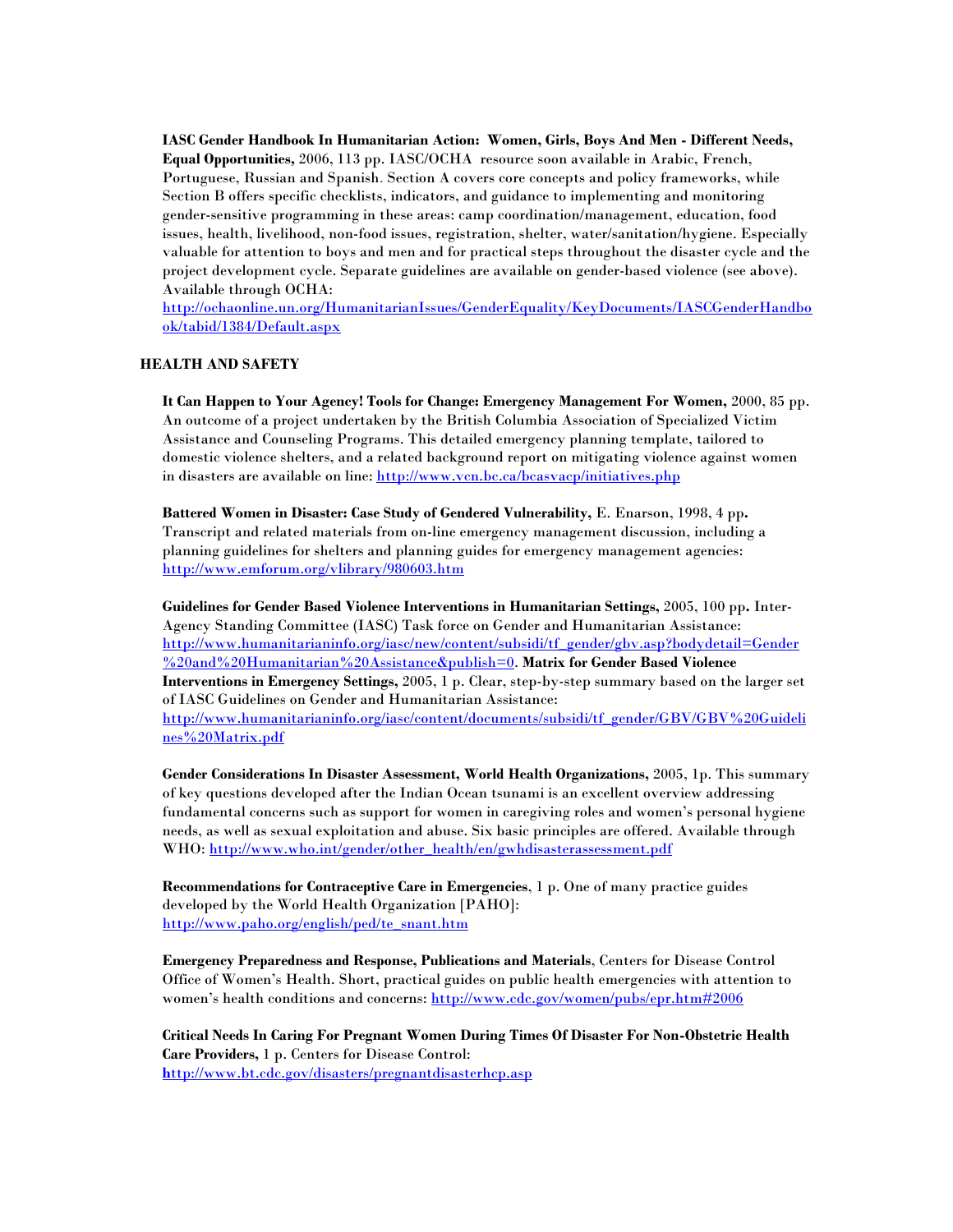**Tools to Help You Build a Healthier Life—Disaster or Emergency Preparedness Plan for Women**, US Department of Health & Human Services, Office of Women's Health. Generic information with advice about violence prevention and breastfeeding during emergencies: <http://womenshealth.gov/tools/disaster.cfm>

**Meeting the Special Needs of Pregnant Women & Infants: Six Key Elements of Every Disaster Plan**, 2006, 1 p., March of Dimes: http://www.marchofdimes.com/files/DPRP\_Section\_2a\_6\_Key\_Elements\_for\_Every\_Disaster\_Pl an\_FINAL\_10-01-06.pdf

**Giving Birth "In Place": A Guide to Emergency Preparedness for Childbirth**, 2003, 6 pp. American College of Nurse-Midwives: <http://www.midwife.org/siteFiles/about/givingbirthinplacerevised.pdf>

**Resources for Breastfeeding During Emergencies**, 2006, La Leche League International: <http://www.llli.org/emergency.html>

## **DISPLACED PERSONS**

**Guidelines on the Protection of Refugee Women, UN High Commissioner for Refugees,** 1991, 58 pp. Applicable for planning gender-sensitive shelters and temporary accommodation anywhere: [http://www.reliefweb.int/library/GHARkit/5\\_Guidelines.htm](http://www.reliefweb.int/library/GHARkit/5_Guidelines.htm)

**Working With Women In Emergency Relief And Rehabilitation Programmes, International Federation of Red Cross and Red Crescent Field Studies Paper 2,** 1991, 22 pp**.** Highlights the particular needs of women surviving violence, including armed conflict rape, with basic recommendations useful for planning and operating relief and rehabilitation programmes. Available in English, French, Spanish, Arabic from the IFRC: <http://www.ifrc.org/publicat/catalog/autogen/0097.asp>

### **OTHER**

**Gender Perspective: Working Together for Disaster Risk Reduction, Good Practices and Lessons Learned,** 2007, 54 pp, ISDR. Best practice guide with illustrations from developing countries: [http://www.unisdr.org/eng/about\\_isdr/isdr-publications/09-gender-good-practices/gender-good](http://www.unisdr.org/eng/about_isdr/isdr-publications/09-gender-good-practices/gender-good-practices.pdf)[practices.pdf](http://www.unisdr.org/eng/about_isdr/isdr-publications/09-gender-good-practices/gender-good-practices.pdf)

**Gender and Humanitarian Assistance: Resource Kit**, UN IASC. Extensive web-based package of resources developed by a Sub-Working Group on Gender and Humanitarian Assistance with participation from all key UN agencies. Includes analytic documents on mainstreaming and best practice guidelines produced by different agencies. Dated, but still valuable: [http://www.reliefweb.int/library/GHARkit/5\\_Guidelines.htm](http://www.reliefweb.int/library/GHARkit/5_Guidelines.htm)

*July, 2008. Additions, corrections, and feedback to Elaine Enarson: [eenarson@earthlink.net](mailto:eenarson@earthlink.net)*